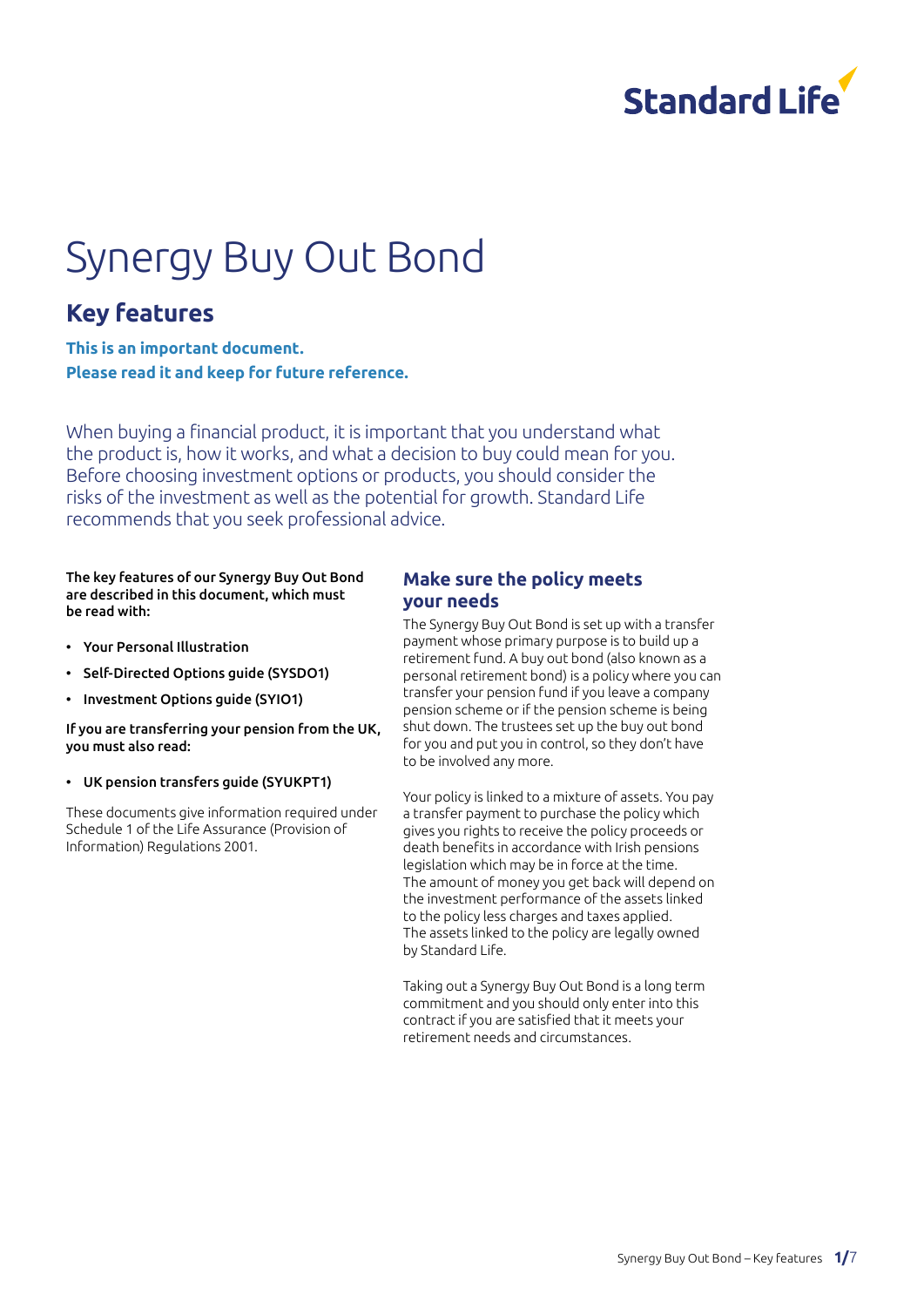#### **Transfers from a UK pension**

Many UK pension benefits can be transferred to an overseas jurisdiction provided the receiving scheme is a Qualifying Recognised Overseas Pension Scheme. The Synergy Buy Out Bond satisfies the Qualifying Recognised Overseas Pension Scheme rules, and has been registered with with Her Majesty's Revenue and Customs (HMRC), reference QROPS500126.

Warning: If you propose to take out this policy in complete or partial replacement of an existing policy, please take special care to satisfy yourself that this policy meets your needs. In particular, please make sure that you are aware of the financial consequences of replacing your existing policy. If you are in doubt about this, please consult your insurer or insurance intermediary.

#### **What happens if you want to cash in the policy early?**

You cannot normally take pension benefits before age 60 (55 if a transfer from a UK pension) and you cannot surrender a buy out bond for cash. However, you can transfer the value of a Synergy Buy Out Bond to another Revenue approved buy out bond or occupational pension scheme. Transfer values, particularly in the early years of the policy, may be less than your original investment.

#### **Early encashment charge**

If you transfer or retire your policy before the third or fifth anniversary of the date your transfer payment is allocated, an early encashment charge may apply, depending on what you've agreed with your financial adviser.

An early encashment charge does not apply in the following circumstances:

- exercising your right to cancel the policy in the cooling-off period (please refer to **Your right of cancellation**)
- a claim on the selected retirement age chosen at the outset of your Synergy Buy Out Bond
- a claim on death
- if agreed with your financial adviser

The early encashment charge is:

| <b>Early Encashment</b><br><b>Charge within</b> | 5 years | 3 years |
|-------------------------------------------------|---------|---------|
| Year 1                                          | 5%      | 3%      |
| Year 2                                          | 4%      | 2%      |
| Year 3                                          | 3%      | 1%      |
|                                                 |         |         |
| Year 4                                          | 2%      |         |
| Year 5                                          | 1%      |         |

The charge is a % of the value cashed in and is applied on a first in first out basis.

#### **What are the projected benefits under the policy?**

Please refer to your Personal Illustration for details.

#### **What intermediary/sales remuneration is payable?**

Your Personal Illustration will outline projected benefits, charges and intermediary remuneration applicable to your policy, based on your investment choice and charges/commission agreed between you and your financial adviser. The levels of new business and retention generated through financial advisers may affect an element of some Standard Life employees' remuneration. Standard Life does not give financial advice.

#### **Are returns guaranteed and can the contribution be reviewed?**

The figures in your Personal Illustration are only examples and are not guaranteed, they are not minimum or maximum amounts. You could get back more or less than the projected benefits.

What you get back depends on the performance of the assets linked to your policy less charges and taxes applied.

#### **Can the policy be cancelled or amended by the insurer?**

We may change the terms of the policy (or issue another in its place) if:

- it becomes impossible or impractical to carry out any of the Policy provisions because of a change in the law or regulatory environment or other circumstances beyond our control, or
- the tax liability of the Life Office is altered or we have to pay a Government Levy
- the type of assets which may be Linked to the Policy is varied with the effect that there may be a different range of assets which the Holdings can be composed of

Before we alter your policy, we will give you at least one month's notice explaining the change and your options.

You must provide any information or evidence which we need to set up and administer the policy. The policy may be ended if you withhold material information or make an incorrect statement.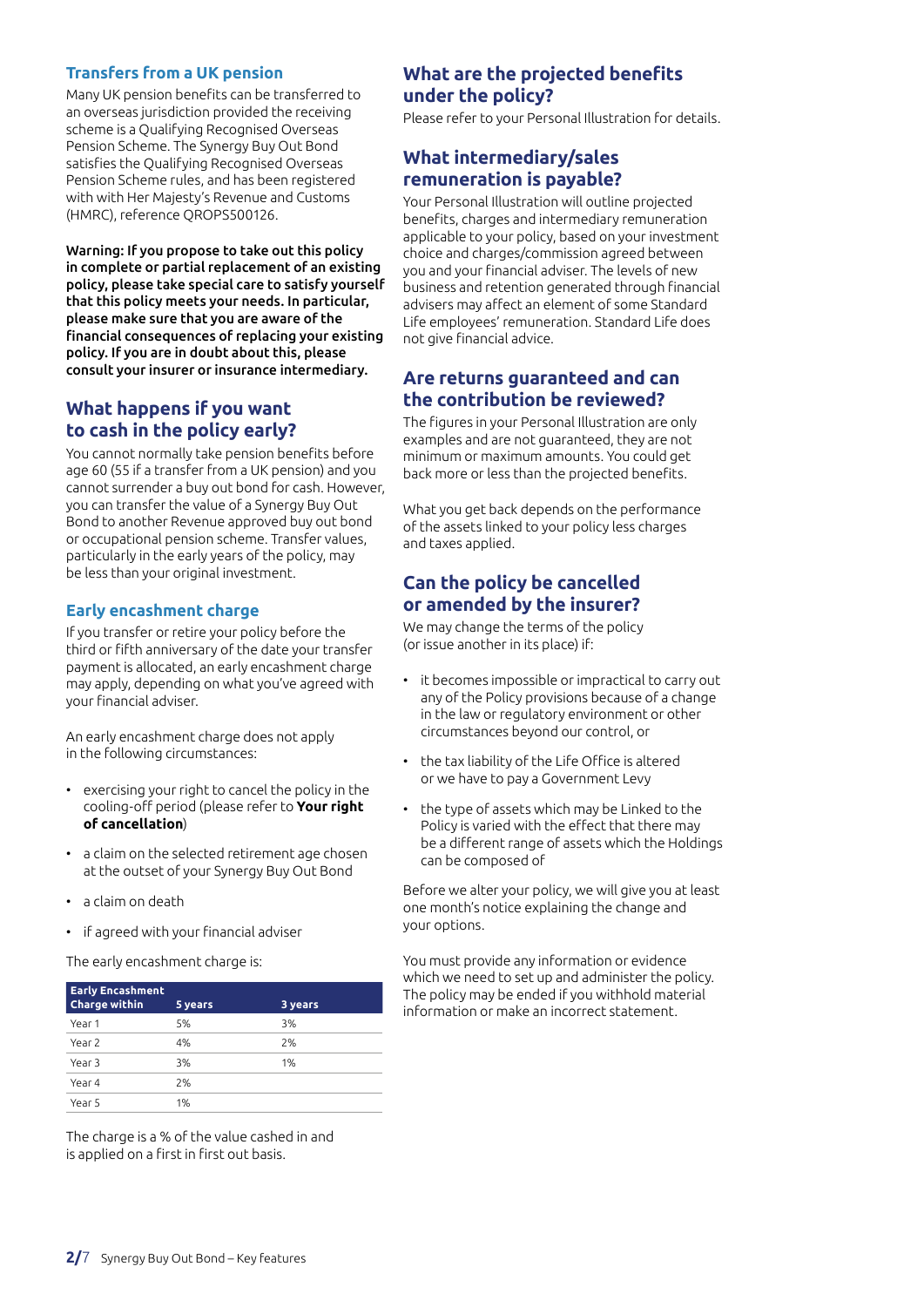#### **Information on taxation issues**

On retirement, you can take a cash lump sum of up to 25% of your pension fundt:

- The first €200,000 will be tax free This is the maximum tax free cash lump sum for all your pension arrangements
- The next €300,000 will be taxed at the standard rate of income tax
- Anything more than €500,000 will be treated as income and taxed under the PAYE system
- Lump sums you've already taken from other pensions must be taken into account.

With the balance, subject to Revenue rules, you can buy:

- a guaranteed pension income for life (an annuity) or
- invest in a Approved Retirement Fund (ARF) or
- draw down the entire fund as taxable cash or
- choose a combination of these options

Alternatively, you can take a cash lump sum of up to 1.5 times your final salary, depending on your length of service. If you avail of this option, you must use the balance of your pension fund to purchase an annuity. The service/salary based option is not available to pension benefits transferred from the UK.

The annuity income, taxable lump sum and ARF withdrawals are all treated as income and taxed under the PAYE system. If all your pension arrangements at retirement exceed €2,000,000, a chargeable excess tax (currently 40%) is applied.

If you have taken benefits from a pension already, then talk to your financial adviser as the limits that apply to you may differ.

Any death benefit payable may also be subject to Inheritance Tax in the hands of the beneficiary.

If this policy is set up with a UK pension transfer, and within 5 years of the transfer you become resident outside the European Economic Area, and you don't take your pension with you, a UK overseas tax charge (25% of your policy's value) will be deducted and paid to HMRC. For more information, refer to Your guide to UK pension transfers (SYUKPT1).

Tax legislation may change in the future.

#### **Additional information in relation to your policy**

You can invest in a choice of:

- Funds, or
- Self-Directed Options, or
- a combination of the above

Please refer to your Investment Options guide (SYIO1) and Self-Directed Options Guide (SYSDO1) for more inforrmation.

If you only invest in funds, all charges will be made from those funds.

If you choose to invest in a Self-Directed Option, a policy cash account will be set up to manage the charges and investment transactions.

#### **The policy cash account**

If you invest in a Self-Directed Option, a policy cash account will be set up within your policy to facilitate your Self-Directed Options and from which payments are credited and deducted. The policy cash account is a deposit provided by a third party. We may alter the provider of the policy cash account from time to time. Please contact your financial adviser or Standard Life should you wish to know the details of the policy cash account provider at any time.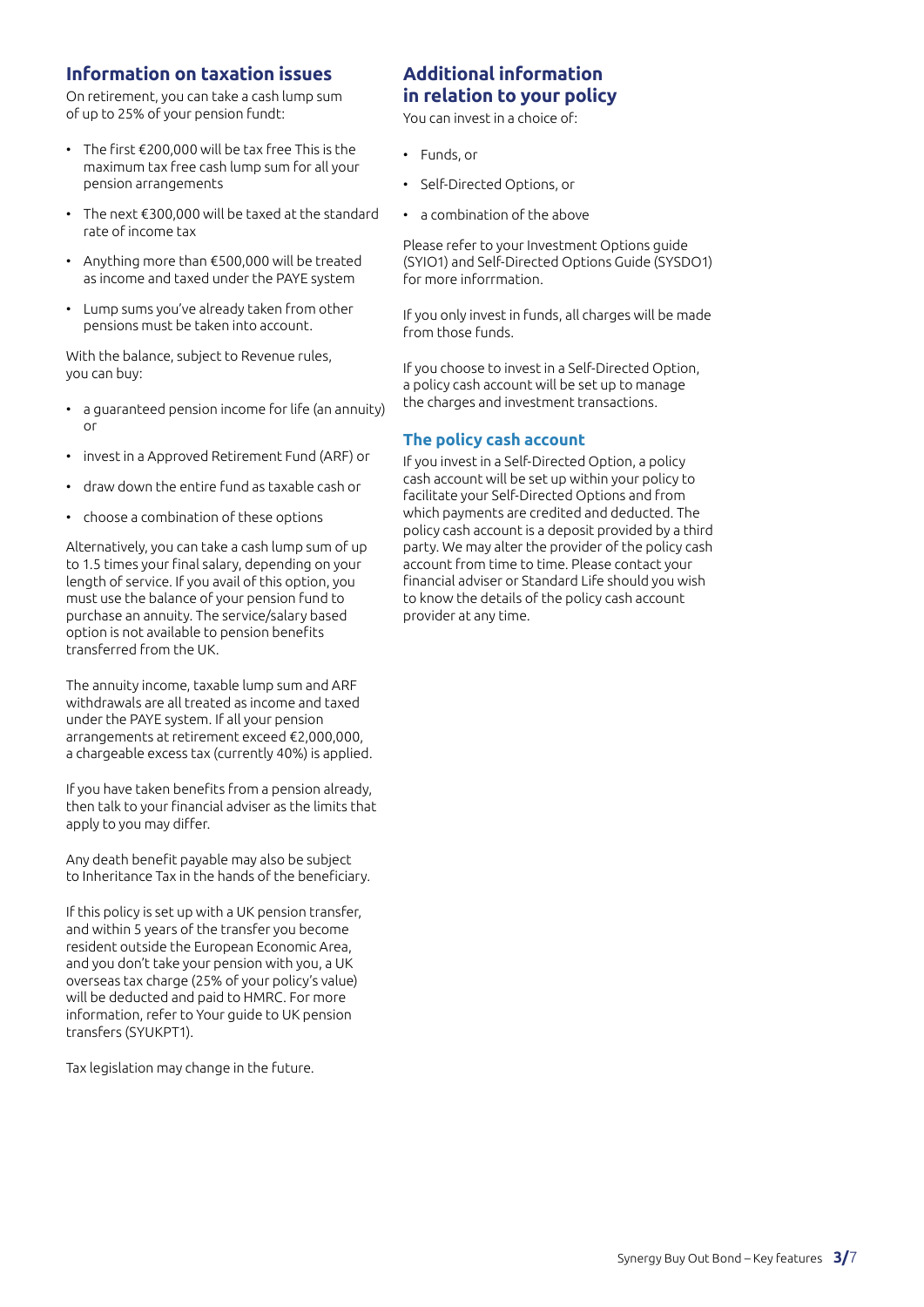#### **Deductions from the policy cash account**

The following will be deducted from the policy cash account if applicable to your investments:

- Switches between investment options
- Policy cash account management charge
- Deposit management charge
- Execution-only stockbroking management charge
- Allocation rate charge
- Fund based charge
- Switch charge
- Early Encashment charge
- Policy fee

Please refer to your Personal Illustration and the Self Directed Options Guide (SYSDO1) for more information on charges.

#### **Credits to the policy cash account**

The following may be credited to the policy cash account if applicable to your investments:

- Switches between investment options
- Interest payments on balances in the policy cash account
- Interest payments on balances on deposits
- Annual management charge rebate

The interest rate payable on balances in the policy cash account is variable. Depending on economic circumstances, it is possible that interest will not be payable on money held in the policy cash account.

It is also possible that instead of interest being payable you may be charged to operate the policy cash account. This may be because, for example, the policy cash account provider may charge Standard Life to operate the policy cash account. If an additional charge is payable by you we will give you as much notice as possible. We may not be able to give you one month notice if the policy cash account provider changes the terms without giving Standard Life sufficient notice.

To find out the current rate of interest on the policy cash account, please contact your financial adviser or Standard Life.

#### **Maintaining the policy cash account**

It is important to keep a balance in the policy cash account to cover the costs of managing the investments held in your policy.

There is a minimum balance set by Standard Life to be held in the policy cash account. It depends on which investment option you choose and the commission you have agreed with your financial adviser. The relevant minimum balance required at any time is available by contacting Standard Life.

If the policy cash account falls below the minimum set by Standard Life, we may sell some of the assets in your policy in order to bring the policy cash account up to the minimum balance set by Standard Life

#### **Risks**

All investment choices are made at your own risk so it is important to seek appropriate financial advice.

Standard Life is not responsible for the performance or solvency of the providers of the investments available through the policy.

Should you invest in a Self Directed Option, or have money in the policy cash account, we will not be liable for any loss suffered by you in the event that a provider defaults. This means that you bear the risk in the event of default of a provider of the Self Directed Options or the policy cash account.

External investment managers are responsible for the management of funds, including what they invest in. This means that Standard Life is not responsible for the performance of these funds, or the solvency of the external investment manager.

In order to maintain fairness between those remaining in and those leaving a fund, we may, in exceptional circumstances:

- change the pricing basis of a fund to reflect cashflows in and out. If it's a property based fund, due to the high transaction charges associated with the assets, this can result in a significant movement of the fund price
- we may also wait before we carry out your request to switch your funds, transfer or cash in your policy. This delay could be for up to a month. But for some funds, the delay could be longer, for example, if it's a property based fund, it may be up to 12 months because property and land can take longer to sell

If we have to delay switching, transferring or cashing in, we'll use the fund prices on the day the transaction takes place – these prices could be very different from the prices on the day you made the request.

The value of investments linked to this policy may be affected by fluctuations in interest rates, exchange rates and/or economic and political situations.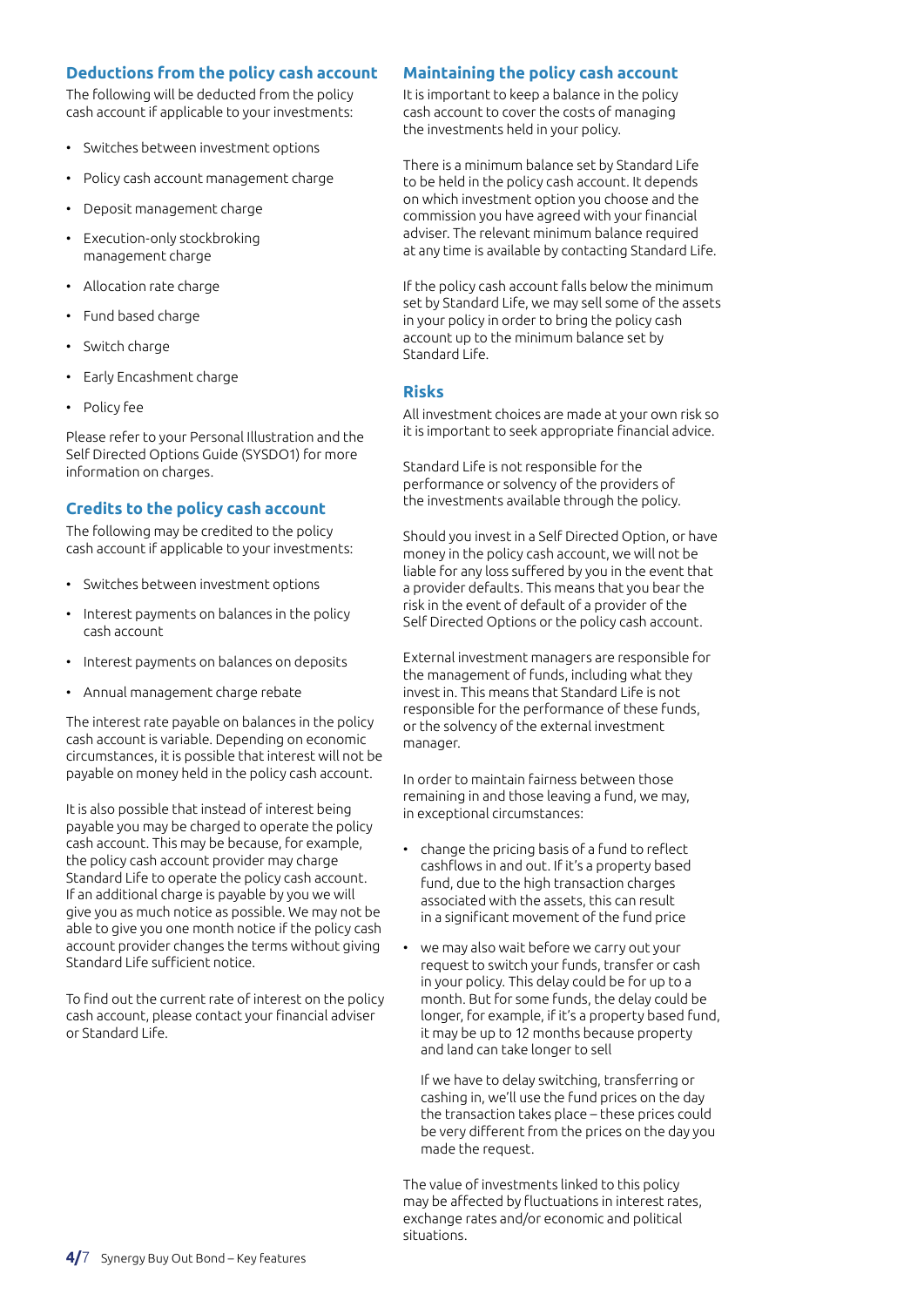#### **Transfer payment and Switching**

At the start of your policy, you decide on the proportion of the transfer payment to be invested in your choice of investments.

These proportions and the allocation rate are shown on your Personal Illustration. You can change these proportions for your existing investments at any time.

Please refer to your Investment Options guide (SYIO1) for more information on your investment choices.

The policy can only accept one transfer payment. This payment can only be paid by cheque, bank draft or credit transfer.

#### **Charges**

The charges that apply to your policy are outlined in your Personal Illustration.

Please refer to the Self Directed Options Guide (SYSDO1) if you have invested in Self Directed Options.

Switching between assets is free for the first 12 switches in any 12 month period. Currently, each subsequent switch within the same period costs €60.

If you choose to retire or transfer out within five years of the transfer payment being allocated, there may be a charge. Please see 'What happens if you want to cash in the policy early?' for more information.

If you invest in funds, an annual management charge will be deducted each day before the fund price is calculated.

Please refer to your Investment Options guide (SYIO1) for the charge that applies.

We will also deduct charges based on the type of commission you have agreed with your financial adviser:

- An allocation rate charge may apply
- A fund based charge may be payable

These charges are shown in your Personal Illustration.

These are our charges as at December 2021. We regularly review our charges and sometimes we need to increase them to reflect changes in our overall costs or assumptions. Any increase will be fair and reasonable and we will notify you of such changes.

#### **Annual management charge rebate**

This rebate applies to funds and Self Directed Options and the policy cash account.

#### **Pension benefits**

On retirement, subject to Revenue rules (and for UK transfers, HMRC rules as well) you can take a cash lump sum of up:

- to 25% of your pension fund; or
- up to 1.5 times your final salary, depending on your length of service, (not available on pension benefits transferred from UK)

and, with the balance, you can:

- buy a guaranteed pension income for life (an annuity)
- invest in an Approved Retirement Fund
- draw down the entire fund as taxable cash
- choose a combination of these options. If you choose a lump sum based on your salary and service, you must use the balance of your pension fund to purchase an annuity

#### **Death benefit**

On your death, we will pay the value of your policy to your estate.

#### **Your right of cancellation**

If you take out a Synergy Buy Out Bond and you change your mind about keeping it, you can cancel the policy within 30 days from when you get your policy schedule and statement of reasonable projection and a refund will be paid to your original pension provider.

If the value of the assets linked to your transfer payment has fallen between the time the transfer payment was invested and your instructions to cancel are received, there will be a deduction to cover this fall in value.If applicable, the deposit or stockbroking provider may also deduct their early withdrawal charge or dealing charge before we make any payment.

#### **Handling complaints**

If you have a complaint please write to the Operations Director, Standard Life, 90 St Stephen's Green, Dublin, D02 F653. If you want information on our complaint handling procedure, please ask us.

If you aren't satisfied with our reply, you can refer your complaint to the Financial Services and Pensions Ombudsman. This won't affect your legal rights.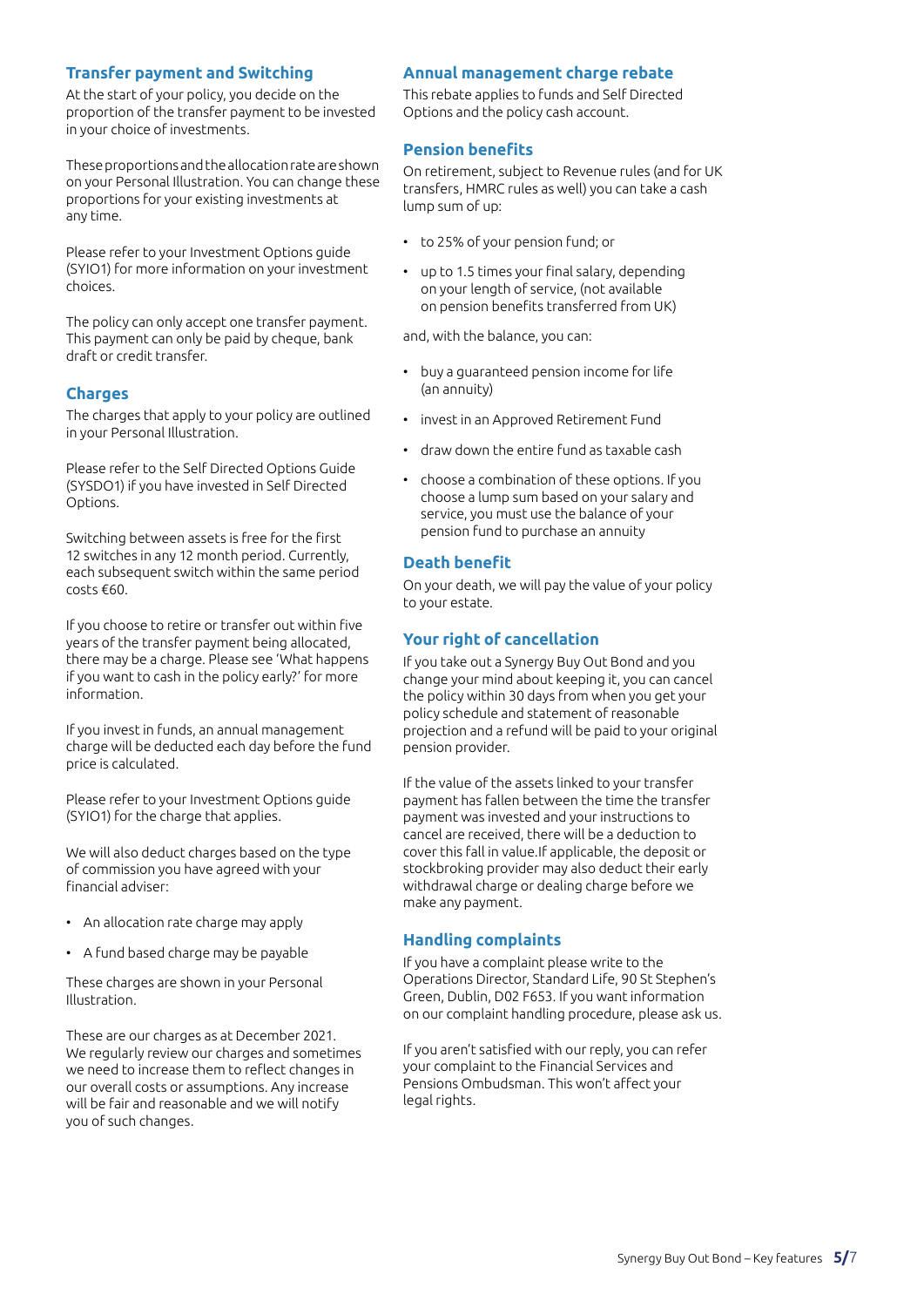#### **Data Protection Notice – Using your personal information**

We will collect and use personal information about you such as your name, date of birth and address in order to provide this product or service and manage our relationship with you. It may be necessary as part of this product or service to collect and use personal information which is defined as 'sensitive' by data protection law. Any sensitive personal information will only be collected and used where it's needed to provide the product or service you have requested or to comply with our legal and regulatory obligations and where we have obtained your explicit consent to process such information.

To provide this product or service and meet our legal and regulatory obligations, we will keep your personal information and copies of records we create (for example, phone calls with us) while you are a customer of ours. Even when you no longer have a relationship with us, we are required to keep information for different legal and regulatory reasons. The length of time will vary and we regularly review our retention periods to make sure they comply with all laws and regulations.

The information collected may be shared with other parts of the Phoenix Group and other companies we work with to support us in the provision of the product or service you have with us. We may also share your information with our regulators (for example, the Central Bank of Ireland), the Revenue Commissioners, your financial adviser, and for applicable products and services, your employer where necessary and lawful to do so. Whenever we share your personal information, we will do so in line with our obligations to keep your information safe and secure.

The majority of your information is processed in Ireland. However, some of your information may be processed by us or the third parties we work with outside of the European Economic Area (EEA), including countries such as the UK and USA. Where your information is being processed outside of the EEA, we take additional steps to ensure that your information is protected to at least an equivalent level as would be applied by Irish data privacy laws, for example, we will put in place legal agreements with our third party suppliers and do regular checks to ensure they meet these obligations.

For more information on how we process your personal information and what your rights are, please read our Privacy Policy at **www.standardlife.ie/privacy** or write to the Data Protection Officer, Standard Life, 90 St Stephen's Green, Dublin, D02 F653.

We may make changes to this notice. If we do, we will update our Privacy Policy on **www.standardlife.ie/privacy**

#### **General information**

The Synergy Buy Out Bond is underwritten by Standard Life International dac in Ireland.

Standard Life International dac is part of the Phoenix Group.

Phoenix Group has an asset management partnership with the abrdn Group. You can find out more www.thephoenixgroup.com

abrdn is a brand of Aberdeen Asset Management and Standard Life Investments/Aberdeen Standard Investments (which are part of the abrdn Group).

During the term of your policy, Standard Life will tell you if we change:

- Our name,
- Our legal form,
- Our main address, or
- Your policy, (with the exception of taxation issues, please refer to the earlier section **'Information on Taxation issues'**)

Each year, we will send you a statement detailing the value of your policy.

The Synergy Buy Out Bond is subject to the laws of Ireland. This Key Features document aims to give information on the main features, benefits and risks of the Synergy Buy Out Bond.

Terms and conditions of your policy will be contained in your policy schedule, policy provisions (SYBOB60) and statement of reasonable projection, which you will receive when the policy is set up.

All references to tax and legislation are based on Standard Life's understanding of law and practice as at December 2021.